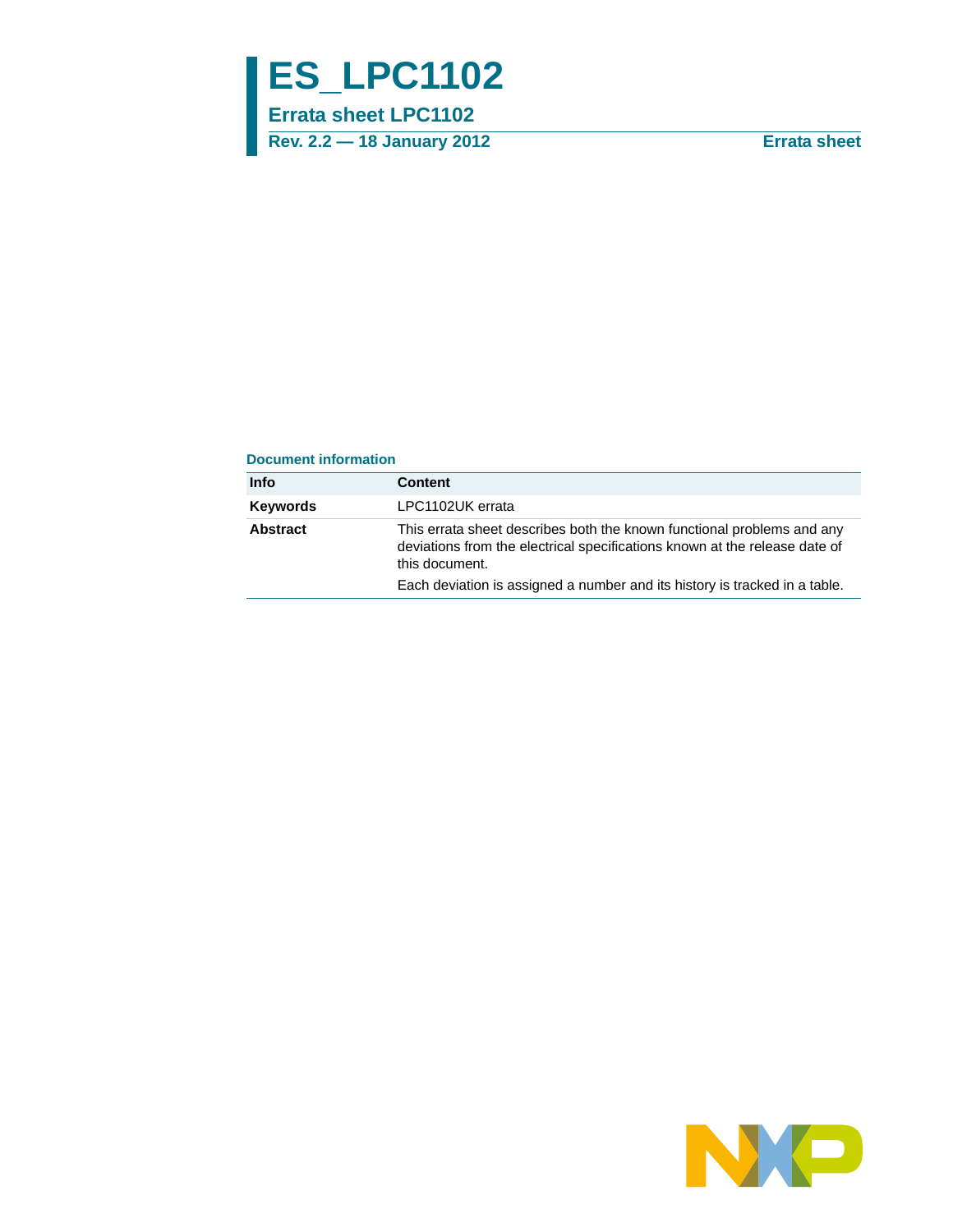#### **Revision history**

| <b>Rev</b> | <b>Date</b> | <b>Description</b>                                                   |
|------------|-------------|----------------------------------------------------------------------|
| 2.2        | 20120118    | Added ADC.2.<br>$\bullet$                                            |
| 2.1        | 20110901    | Added Note.1.<br>$\bullet$                                           |
| 2          | 20110301    | Added VDD.1.<br>• Section 3.1: Removed text "For PCLK_ADC = 100 MHz" |
|            | 20101115    | Initial version                                                      |

### **Contact information**

For more information, please visit: **http://www.nxp.com**

For sales office addresses, please send an email to: **salesaddresses@nxp.com**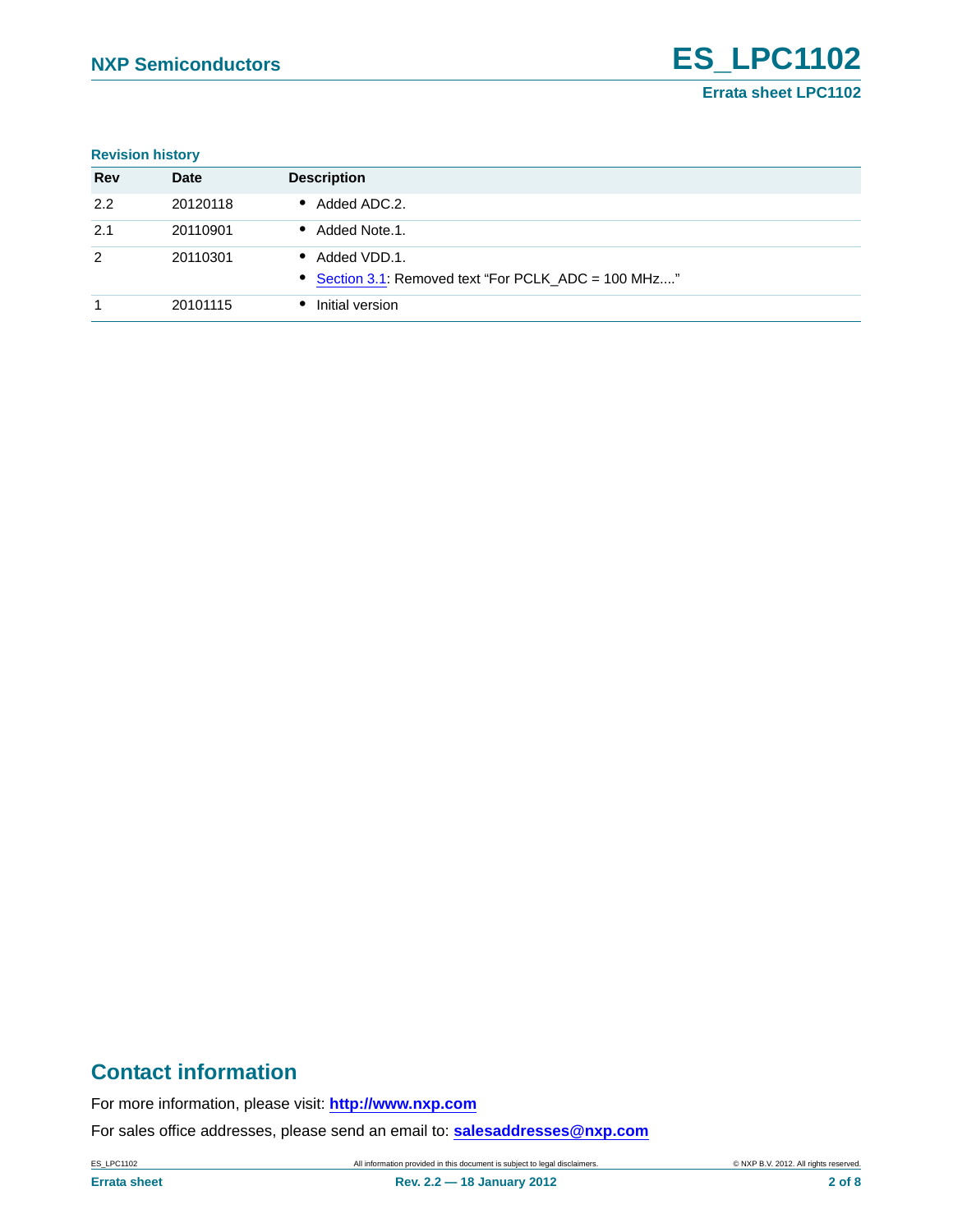### <span id="page-2-0"></span>**1. Product identification**

The LPC1102 devices typically have the following top-side marking:

1102x xxxxxx

xxxYWW

Field 'Y' states the year the device was manufactured. Field 'WW' states the week the device was manufactured during that year.

### <span id="page-2-1"></span>**2. Errata overview**

#### **Table 1. Functional problems table Functional problems Short description Detailed description** ADC.1 **External sync inputs not operational CE** External [Section 3.1](#page-3-0) ADC.2 A/D Global Data register should not be used with burst mode or hardware triggering. [Section 3.2](#page-4-0) VDD.1 The minimum voltage of the power supply ramp must be 200 mV or below [Section 3.3](#page-5-0)

#### **Table 2. AC/DC deviations table**

| <b>AC/DC deviations</b> | <b>Short description</b> | <b>Detailed description</b> |
|-------------------------|--------------------------|-----------------------------|
| n/a                     | n/a                      | n/a                         |

### **Table 3. Errata notes**

| <b>Note</b> | <b>Short description</b>                                                                                           | Detailed description |
|-------------|--------------------------------------------------------------------------------------------------------------------|----------------------|
| Note.1      | During power-up, an unexpected glitch (low pulse) could occur on<br>the port pins as the $V_{DD}$ supply ramps up. | Section 5.1          |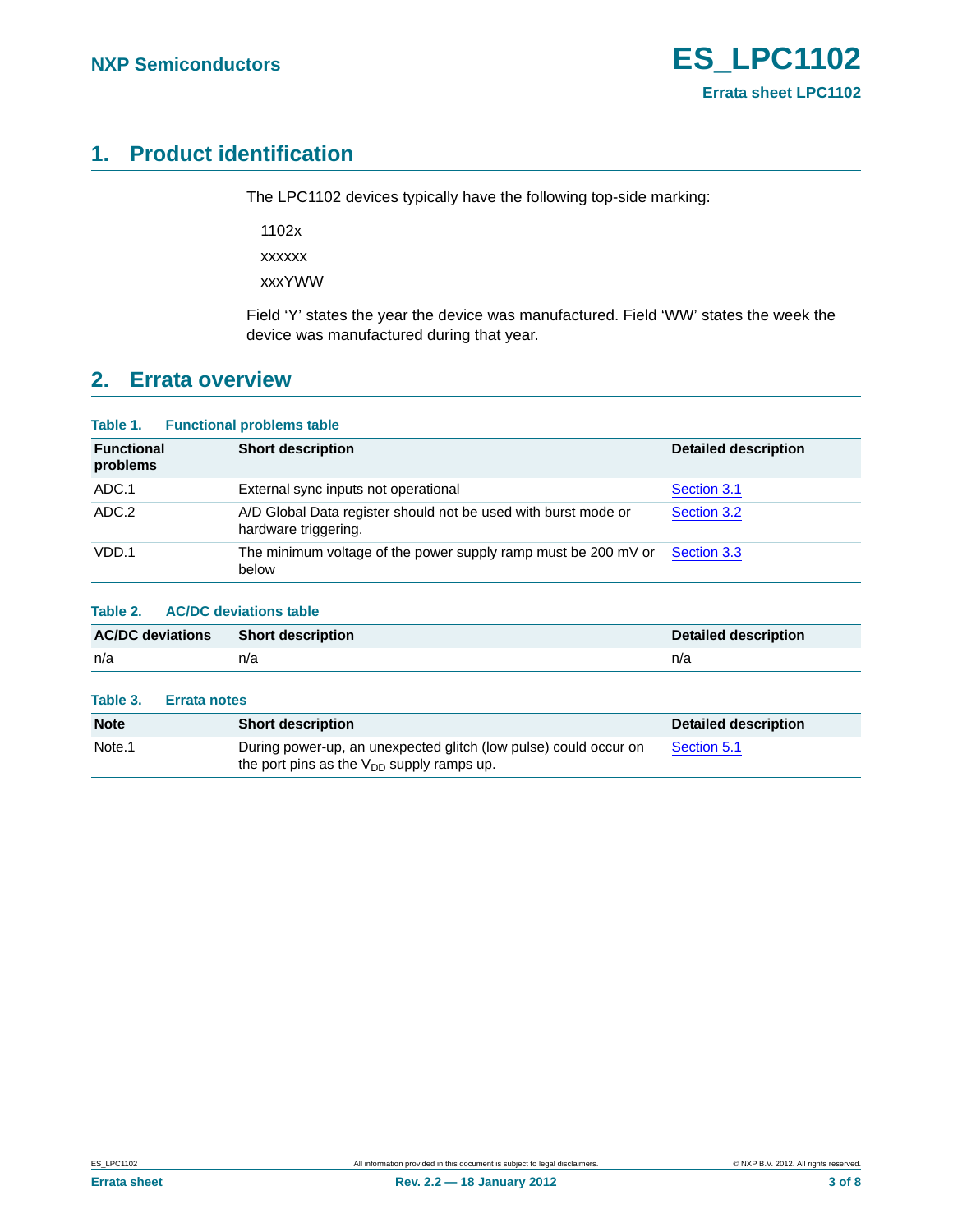### <span id="page-3-1"></span><span id="page-3-0"></span>**3. Functional problems detail**

#### **3.1 ADC.1: External sync inputs not operational**

#### <span id="page-3-2"></span>**Introduction:**

In software-controlled mode (BURST bit is 0), the 10-bit ADC can start conversion by using the following options in the A/D Control Register:

| 26:24 START |     |                                                                          | When the BURST bit is 0, these bits control whether and when an A/D conversion is<br>started: | 0 |
|-------------|-----|--------------------------------------------------------------------------|-----------------------------------------------------------------------------------------------|---|
|             | 0x0 | No start (this value should be used when clearing PDN to 0).             |                                                                                               |   |
|             |     | 0x1                                                                      | Start conversion now.                                                                         |   |
|             |     | 0x2                                                                      | Start conversion when the edge selected by bit 27 occurs on<br>PIO0 2/SSEL/CT16B0 CAP0.       |   |
|             |     | 0x3                                                                      | Start conversion when the edge selected by bit 27 occurs on<br>PIO1 5/DIR/CT32B0 CAP0.        |   |
|             |     | 0x4                                                                      | Start conversion when the edge selected by bit 27 occurs on CT32B0 MAT0.                      |   |
|             | 0x5 | Start conversion when the edge selected by bit 27 occurs on CT32B0_MAT1. |                                                                                               |   |
|             |     | 0x6                                                                      | Start conversion when the edge selected by bit 27 occurs on CT16B0 MAT0.                      |   |
|             |     | 0x7                                                                      | Start conversion when the edge selected by bit 27 occurs on CT16B0_MAT1.                      |   |
|             |     |                                                                          |                                                                                               |   |

#### <span id="page-3-3"></span>**Problem:**

The external start conversion feature, AD0CR:START = 0x2 or 0x3, may not work reliably and ADC external trigger edges on PIO0\_2 or PIO1\_5 may be missed. The occurrence of this problem is peripheral clock (pclk) dependent. The probability of error (missing a ADC trigger from GPIO) is estimated as follows:

- **•** For PCLK\_ADC = 50 MHz, probability error = 6 %
- For PCLK\_ADC = 12 MHz, probability error = 1.5 %

The probability of error is not affected by the frequency of ADC start conversion edges.

#### <span id="page-3-4"></span>**Work-around:**

In software-controlled mode (BURST bit is 0), the START conversion options (bits 26:24 set to 0x1 or 0x4 or 0x5 or 0x6 or 0x7) can be used. The user can also start a conversion by connecting an external trigger signal to a capture input pin (CAPx) from a Timer peripheral to generate an interrupt. The timer interrupt routine can then start the ADC conversion by setting the START bits (26:24) to 0x1. The trigger can also be generated from a timer match register.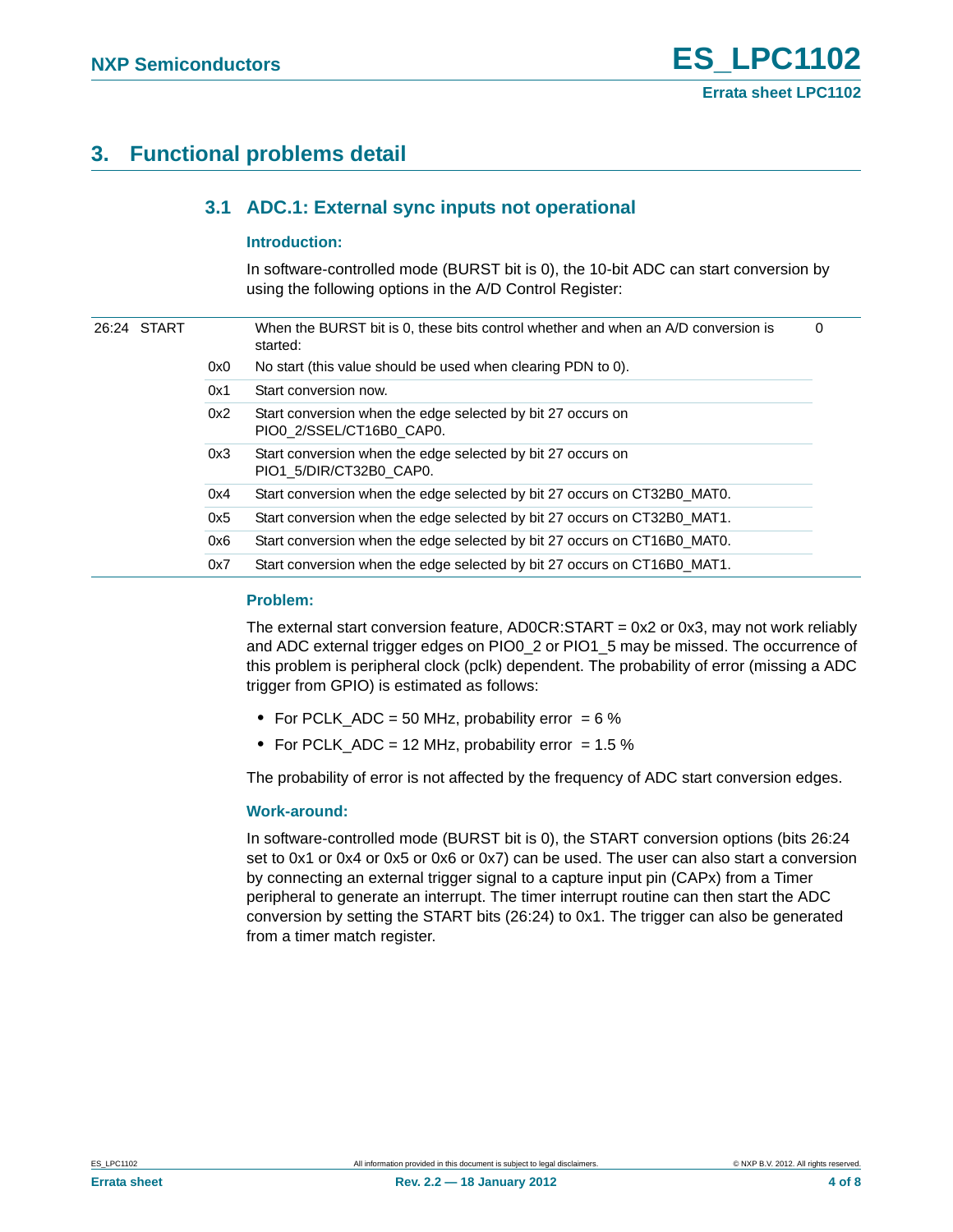### <span id="page-4-0"></span>**3.2 ADC.2: A/D Global Data register should not be used with burst mode or hardware triggering**

#### <span id="page-4-1"></span>**Introduction:**

On the LPC1102, the START field and the BURST bit in the A/D control register specify whether A/D conversions are initiated via software command, in response to some hardware trigger, or continuously in burst ("hardware-scan") mode. Results of the ADC conversions can be read in one of two ways. One is to use the A/D Global Data Register to read all data from the ADC. Another is to use the individual A/D Channel Data Registers.

#### <span id="page-4-2"></span>**Problem:**

If the burst mode is enabled (BURST bit set to '1') or if hardware triggering is specified, the A/D conversion results read from the A/D Global Data register could be incorrect. If conversions are only launched directly by software command (BURST bit = '0' and START = '001'), the results read from the A/D Global Data register will be correct provided the previous result is read prior to launching a new conversion.

#### <span id="page-4-3"></span>**Work-around:**

When using either burst mode or hardware triggering, the individual A/D Channel Data registers should be used instead of the A/D Global Data register to read the A/D conversion results.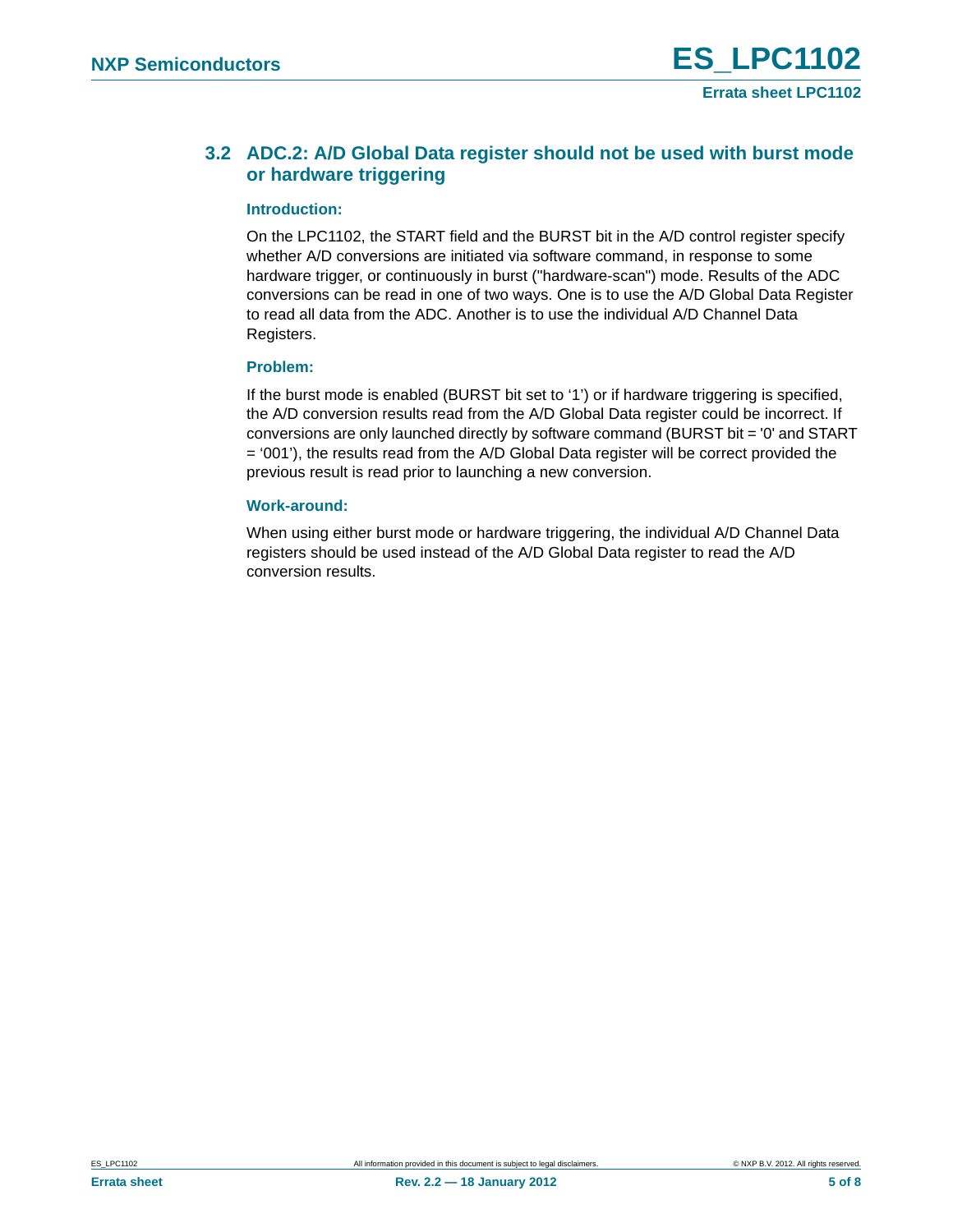#### <span id="page-5-0"></span>**3.3 VDD.1: The minimum voltage of the power supply ramp must be 200 mV or below**

#### <span id="page-5-2"></span>**Introduction:**

The datasheet specifies that the power supply (on the  $V_{DD}$  pin) must ramp-up from a minimum voltage of 400 mV or below with a ramp-up time of 500 ms or faster. Also, the minimum time the power supply (on the  $V_{DD}$  pin) needs to be below 400 mV or below before ramping up is 12 us.

#### <span id="page-5-3"></span>**Problem:**

The device might not always start-up if the power supply (on the  $V_{DD}$  pin) does not reach 200 mV. The minimum voltage of the power supply ramp (on the  $V_{DD}$  pin) must be 200 mV or below with ramp-up time of 500 ms or faster.

#### <span id="page-5-4"></span>**Work-around:**

None.

### <span id="page-5-5"></span>**4. AC/DC deviations detail**

No known errata.

### <span id="page-5-6"></span><span id="page-5-1"></span>**5. Errata notes**

#### **5.1 Note.1**

The General Purpose I/O (GPIO) pins have configurable pull-up/pull-down resistors where the pins are pulled up to the  $V_{DD}$  level by default. During power-up, an unexpected glitch (low pulse) could occur on the port pins as the  $V_{DD}$  supply ramps up.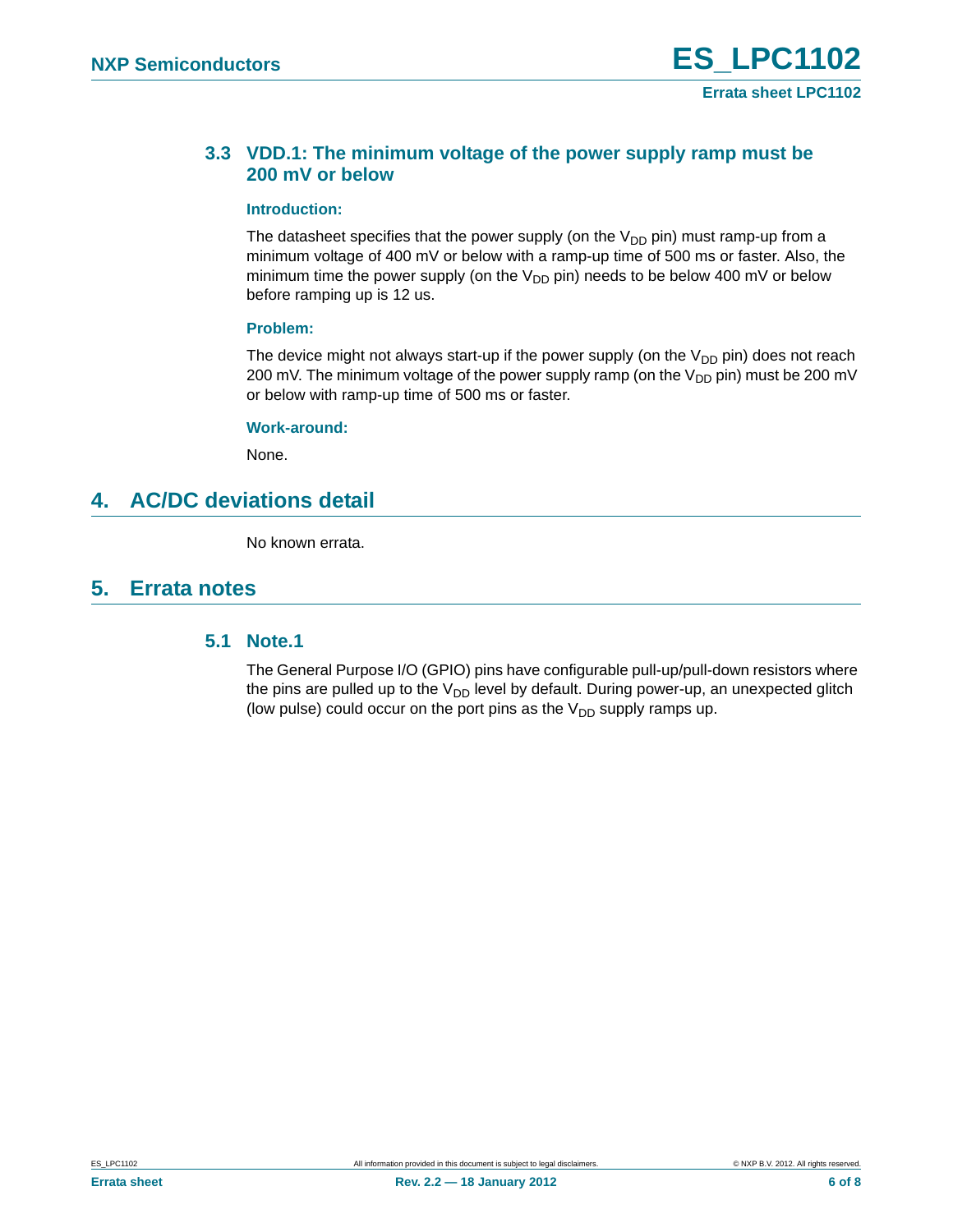## <span id="page-6-0"></span>**6. Legal information**

#### <span id="page-6-1"></span>**6.1 Definitions**

**Draft —** The document is a draft version only. The content is still under internal review and subject to formal approval, which may result in modifications or additions. NXP Semiconductors does not give any representations or warranties as to the accuracy or completeness of information included herein and shall have no liability for the consequences of use of such information.

### <span id="page-6-2"></span>**6.2 Disclaimers**

**Limited warranty and liability —** Information in this document is believed to be accurate and reliable. However, NXP Semiconductors does not give any representations or warranties, expressed or implied, as to the accuracy or completeness of such information and shall have no liability for the consequences of use of such information. NXP Semiconductors takes no responsibility for the content in this document if provided by an information source outside of NXP Semiconductors.

In no event shall NXP Semiconductors be liable for any indirect, incidental, punitive, special or consequential damages (including - without limitation - lost profits, lost savings, business interruption, costs related to the removal or replacement of any products or rework charges) whether or not such damages are based on tort (including negligence), warranty, breach of contract or any other legal theory.

Notwithstanding any damages that customer might incur for any reason whatsoever, NXP Semiconductors' aggregate and cumulative liability towards customer for the products described herein shall be limited in accordance with the *Terms and conditions of commercial sale* of NXP Semiconductors.

**Right to make changes —** NXP Semiconductors reserves the right to make changes to information published in this document, including without limitation specifications and product descriptions, at any time and without notice. This document supersedes and replaces all information supplied prior to the publication hereof.

**Suitability for use —** NXP Semiconductors products are not designed, authorized or warranted to be suitable for use in life support, life-critical or safety-critical systems or equipment, nor in applications where failure or

malfunction of an NXP Semiconductors product can reasonably be expected to result in personal injury, death or severe property or environmental damage. NXP Semiconductors and its suppliers accept no liability for inclusion and/or use of NXP Semiconductors products in such equipment or applications and therefore such inclusion and/or use is at the customer's own risk.

**Applications —** Applications that are described herein for any of these products are for illustrative purposes only. NXP Semiconductors makes no representation or warranty that such applications will be suitable for the specified use without further testing or modification.

Customers are responsible for the design and operation of their applications and products using NXP Semiconductors products, and NXP Semiconductors accepts no liability for any assistance with applications or customer product design. It is customer's sole responsibility to determine whether the NXP Semiconductors product is suitable and fit for the customer's applications and products planned, as well as for the planned application and use of customer's third party customer(s). Customers should provide appropriate design and operating safeguards to minimize the risks associated with their applications and products.

NXP Semiconductors does not accept any liability related to any default, damage, costs or problem which is based on any weakness or default in the customer's applications or products, or the application or use by customer's third party customer(s). Customer is responsible for doing all necessary testing for the customer's applications and products using NXP Semiconductors products in order to avoid a default of the applications and the products or of the application or use by customer's third party customer(s). NXP does not accept any liability in this respect.

**Export control —** This document as well as the item(s) described herein may be subject to export control regulations. Export might require a prior authorization from competent authorities.

### <span id="page-6-3"></span>**6.3 Trademarks**

Notice: All referenced brands, product names, service names and trademarks are the property of their respective owners.